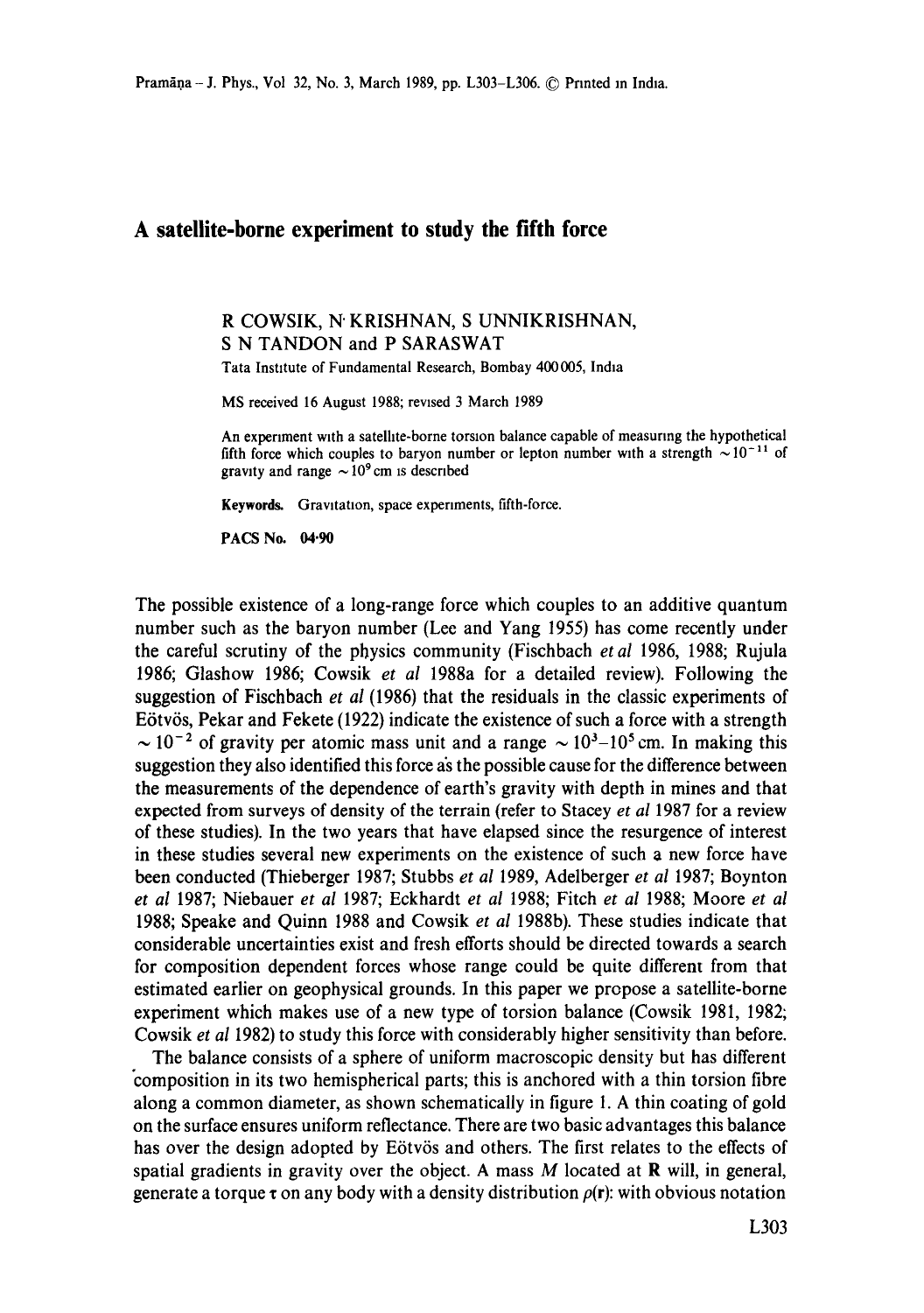

**Figure 1.** Schematic of torsion balance. A—Porous lead hemisphere to match the density of copper hemisphere;  $B, M$  -- mirror for measurement with an optical autocollimator,  $T$ --the torsion fibre anchored at the ends and E-the earth.

we have

$$
\tau_k = \sum_{i,j\alpha} \int \frac{3GM}{R^5} \varepsilon_{ijk} R_a r_a r_j \rho(\mathbf{r}) d^3 r \equiv \frac{GM}{R^5} \varepsilon_{ijk} Q_{i\alpha} R_j R_a.
$$
 (1)

Here r is the coordinate system fixed with the centre of mass of the body. It is interesting to note that this torque vanishes for the spherically symmetric  $\rho(\mathbf{r})$  of interest here. The second advantage relates to the symmetry of the surface A of the body; for specular reflection of radiation and of gas molecules, which are important sources of noise in most experiments due to finite time varying gradients in temperature, the momentum transfer is normal to the surface element and the torque induced by it is proportional to  $r_s \times dA$  which again vanishes for a sphere. Also, even for diffusive scattering on the surface the average transfer of momentum is normal to the surface and leads to zero average torques on the sphere as in the case of specular reflection. This advantage of having the surface area of the balance rotationally symmetric about the torsion axis has not been discussed in earlier reviews; see for example the excellent review by Everitt (1977).

The advantages of setting up such a system in an artificial satellite orbiting the earth are three-fold: (i) For sufficiently long range for the fifth force its effect on the satellite-borne instrument is proportional to the acceleration due to earth's gravity  $q \sim 10^3$  cm s<sup>-2</sup> and this is much larger than the accelerations that can be generated with laboratory masses  $\sim 10^{-6}$  cm s<sup>-2</sup>. (ii) The composition dependent torque  $\tau_c$  on the balance will be sinusoidal with a period of  $T_s \sim 5000s$  equal to the orbital period of the satellite

$$
\tau_c \approx g \alpha \Delta B \frac{3}{16} m r_s \sin 2\pi t / T_s. \tag{2}
$$

Here  $\alpha$  is the factor by which the new force is weaker than gravity and  $\Delta B$  is the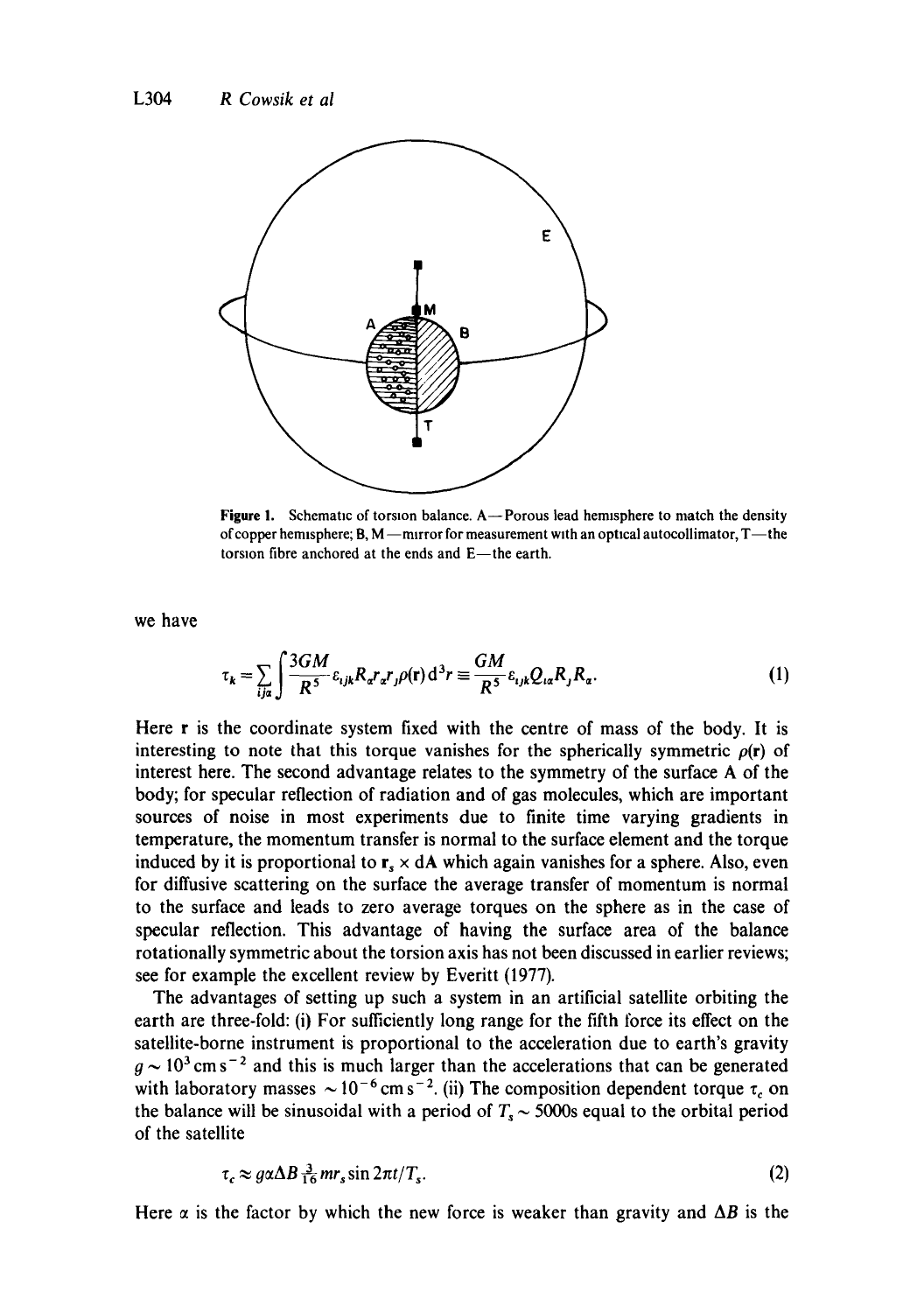fractional difference in the number of baryons in the two halves of the sphere whose mass and radius are  $m$  and  $r<sub>s</sub>$  respectively. By choosing the diameter and the length of the torsion fibre suitably the natural period of the balance can be made close to the orbital period so that the balance will resonate with the driving torque, (iii) in the weightless conditions on the satellite the torsion fibre can be kept sufficiently thin to achieve the requisite long period without the constraints placed by the tensile strength of the fibre which are relevant in an earth-bound laboratory.

Under conditions of resonance and for times shorter than the damping time the amplitude *a(t)* of the torsion balance will increase linearly with time

$$
a(t) \approx \frac{\tau_c}{I\omega^2} \frac{\omega t}{2} \approx \frac{g\alpha \Delta Bmr_s}{\frac{2}{5}mr_s^2} \frac{3}{8} \frac{t}{2} \frac{T_s}{2\pi} \approx 0.1 \frac{g\alpha \Delta BT_s t}{r_s}.
$$
 (3)

Taking  $r_s \sim 5$  cm,  $t \sim 1$  day  $\sim 10^5$  s and  $\Delta B \sim 10^{-3}$  as typical values we see that the amplitude increases at the rate of  $10^{7} \alpha$  per day. Since inertial guidance systems and star-sensors are capable of measuring  $\sim 10^{-8}$  rad, it may not be a formidable task to measure changes in  $a(t)$  which are  $\sim$  50 times larger say  $\sim$  5.10<sup>-7</sup> rad per day. Thus even values of  $\alpha$  is small as  $\sim 10^{-14}$  would become measurable in this set-up, in principle. However, to assess the actual performance it is important to estimate the amplitude of various noise terms. (For a careful and detailed study of noise and perturbating effects on experiments in earth-orbit, see Worden 1976). Variations of magnetic field strength and temperatures in the apparatus can be shielded adequately to cause no serious problems. The most serious sources of noise probably arise from non-uniformity of the density distribution and the non-sphericity of the ball used in the experiment; without a major effort these cannot be reduced to below  $\sim 10^{-4}$ . Such an imperfect sphere will have various components of quadrupole moment randomly at levels of  $\sim 10^{-4}$  mr<sup>2</sup> which could be very serious but for the fact that their coupling to gradients in earth's gravity generates torques only at even harmonics of the orbital frequency as is made obvious by the quadratic dependence of  $\tau$  on R in (1). But since the duration of observation is limited the effects of the higher harmonics cannot be filtered out completely. If the observation lasts for n orbits of the satellite the best possible reduction of the higher harmonics is only by a factor of  $\sim n^{-2} \sim 10^{-2}$ for  $n \sim 10$ , i.e. one day's observation. The amplitude of the gradient torque  $\tau_n$  is inversely proportional to  $r_e$ , the radius of the earth and this  $\tau_n \sim 3.10^{-4}$  gmr<sup>2</sup>/ $r_e$ becomes equal to that of the signal torque  $g\alpha\Delta Bmr_s$  for  $\alpha = 3.10^{-4} r_s/r_e\Delta B \sim 10^{-9}$ . Since the best filtering factors are  $\sim 10^{-2}$  the minimum value of  $\alpha$  that can be measured is  $\sim 10^{-11}$ . Correspondingly the amplitude build up will be  $\sim 10^{-4}$  rad/day and measurements of the angular position of the balance to an accuracy of about one second of arc  $\sim 5.10^{-6}$  rad would be adequate. If the space vehicle is not equipped with inertial guidance systems or star sensors of this accuracy, it would then become necessary to have on board a second torsion balance made with a sphere of uniform composition but identical to the main balance in other characteristics. Monitoring this allows one to subtract in real-time the torques induced by the non-inertial motions of the satellite.

Now if the range  $\lambda$  of the force is smaller than the radius of the earth then the sensitivity will progressively drop as the force weakens at the height of the satellite